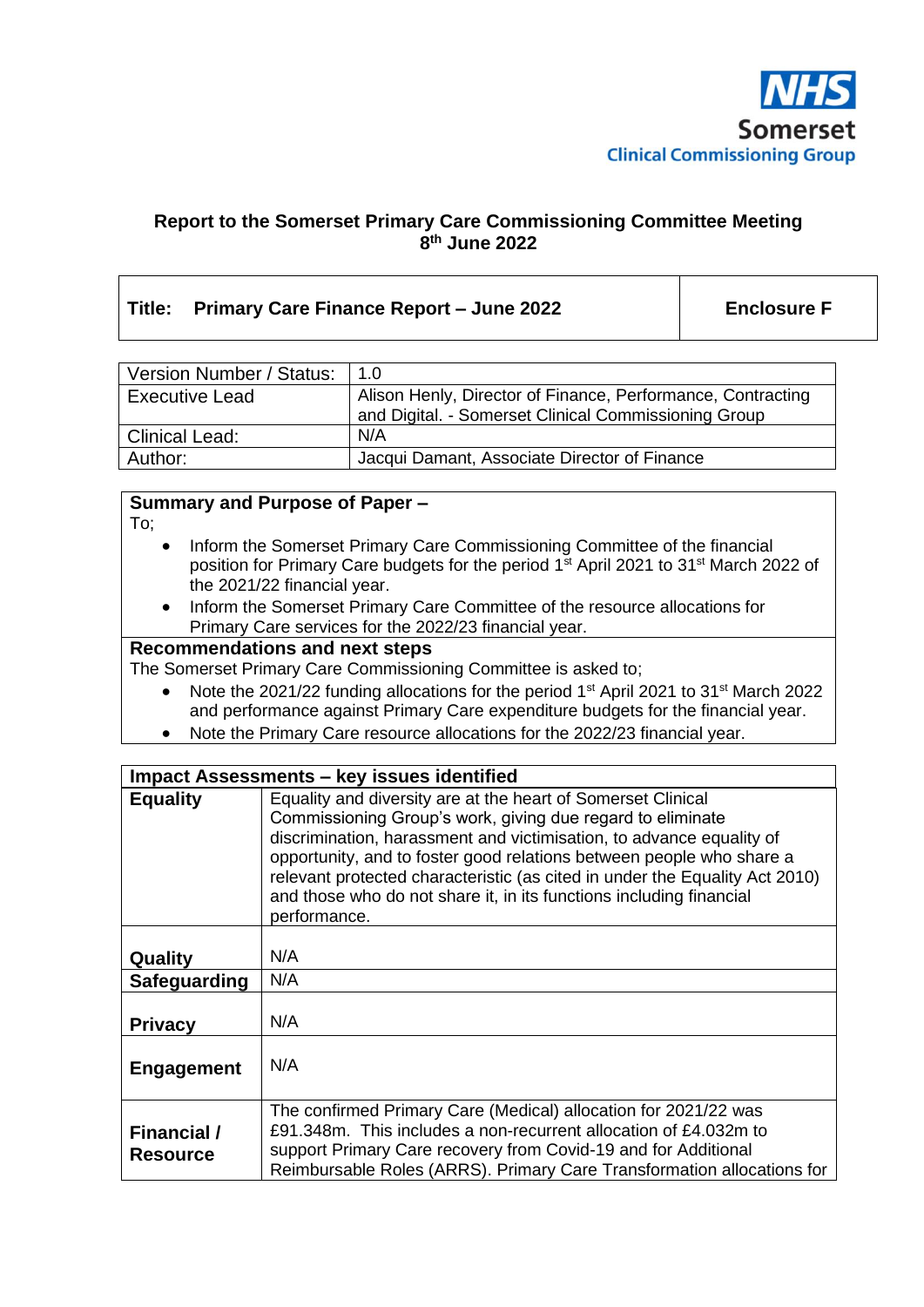|                       | 2021/22 totalled £2.135m. Other Primary Care budgets and Local<br>Enhanced Services are funded from within the main CCG resource<br>allocation.          |            |                   |                 |
|-----------------------|----------------------------------------------------------------------------------------------------------------------------------------------------------|------------|-------------------|-----------------|
| Governance            | From 1 <sup>st</sup> April 2019 Somerset Clinical Commissioning Group has taken<br>delegated responsibility for managing Primary Care (Medical) Services |            |                   |                 |
| or Legal              | within its resource allocation.                                                                                                                          |            |                   |                 |
| <b>Sustainability</b> | N/A                                                                                                                                                      |            |                   |                 |
| <b>Risk</b>           | For 2021/22 the risk of any over-commitment against Primary Care                                                                                         |            |                   |                 |
| <b>Description</b>    | (Medical) allocations lies with Somerset Clinical Commissioning Group.                                                                                   |            |                   |                 |
|                       | This risk rating reflects that a financial break-even position has been<br>achieved for the financial period from 1 April 2021 to 31 March 2022.         |            |                   |                 |
|                       | Consequence                                                                                                                                              | Likelihood | <b>RAG Rating</b> | <b>GBAF Ref</b> |
| <b>Risk Rating</b>    | 3                                                                                                                                                        |            | 3                 |                 |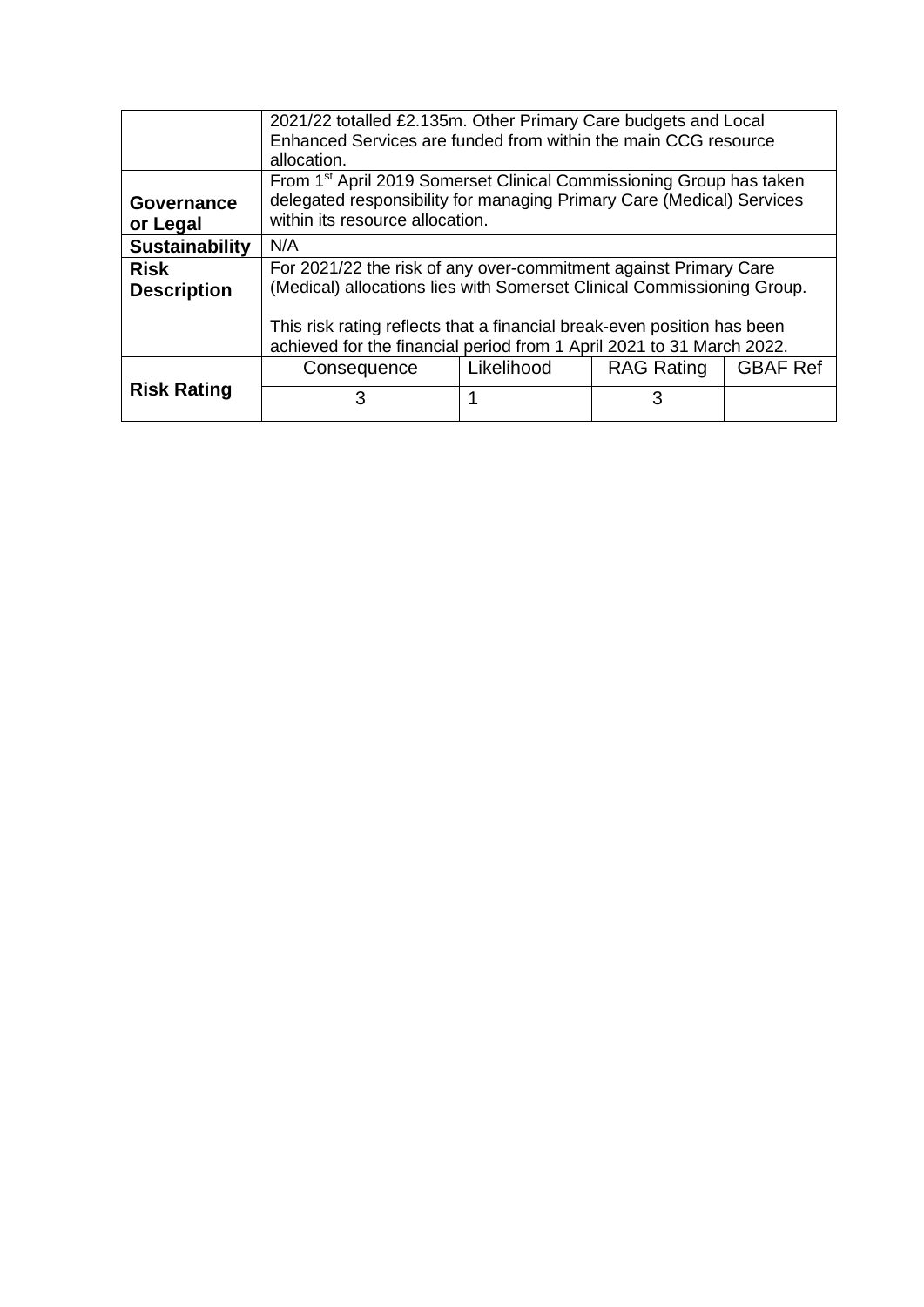## **Primary Care Budgets 2021/22 and 2022/23**

## **1. Primary Care (Medical) – delegated budgets**

### **1.1. Resource Allocation**

- Primary Care (Medical) recurrent funding allocations for 2021/22 demonstrate an increase in funding for Somerset of £6.456m compared to 2020/21 funding levels, with the total 2021/22 recurrent allocation being £87.317m.
- In addition to the recurrent Primary Care (Medical) allocation a further £0.777m was claimed over and above our baseline allocation for the Additional Reimbursable Roles Scheme (ARRS).
- A non-recurrent allocation of £1.187m was received to support the Primary Care response to the Covid-19 pandemic.
- During the financial year, the CCG received additional non-recurrent funding for Long Covid enhanced services (£0.290m), an enhanced service allocation for Weight Management (£0.053m), Medical Exemption Reviews (£0.005m) and cervical screening audits (£0.001m).
- The CCG claimed £1.718m Winter Access Funding for the financial year 2021/22.
- The total 2021/22 allocation for Primary Care (Medical) was £91.348m.

## **1.2. Expenditure (Table 1)**

- A balanced year-end financial position was delivered against total Primary Care (Medical) budgets for 2021/22.
- Variances against individual reporting lines included;
	- o An over-commitment against GMS global sum budgets due to list size growth;
	- o SFE (locum cover) claims for sickness and maternity were £0.179m above planned budget;
	- o Commitments for Section 96 resilience payments were £0.258m above the allocated budget;
	- o These over-commitments have been fully offset by underspends delivered against other budgets and through utilisation of contingency funds.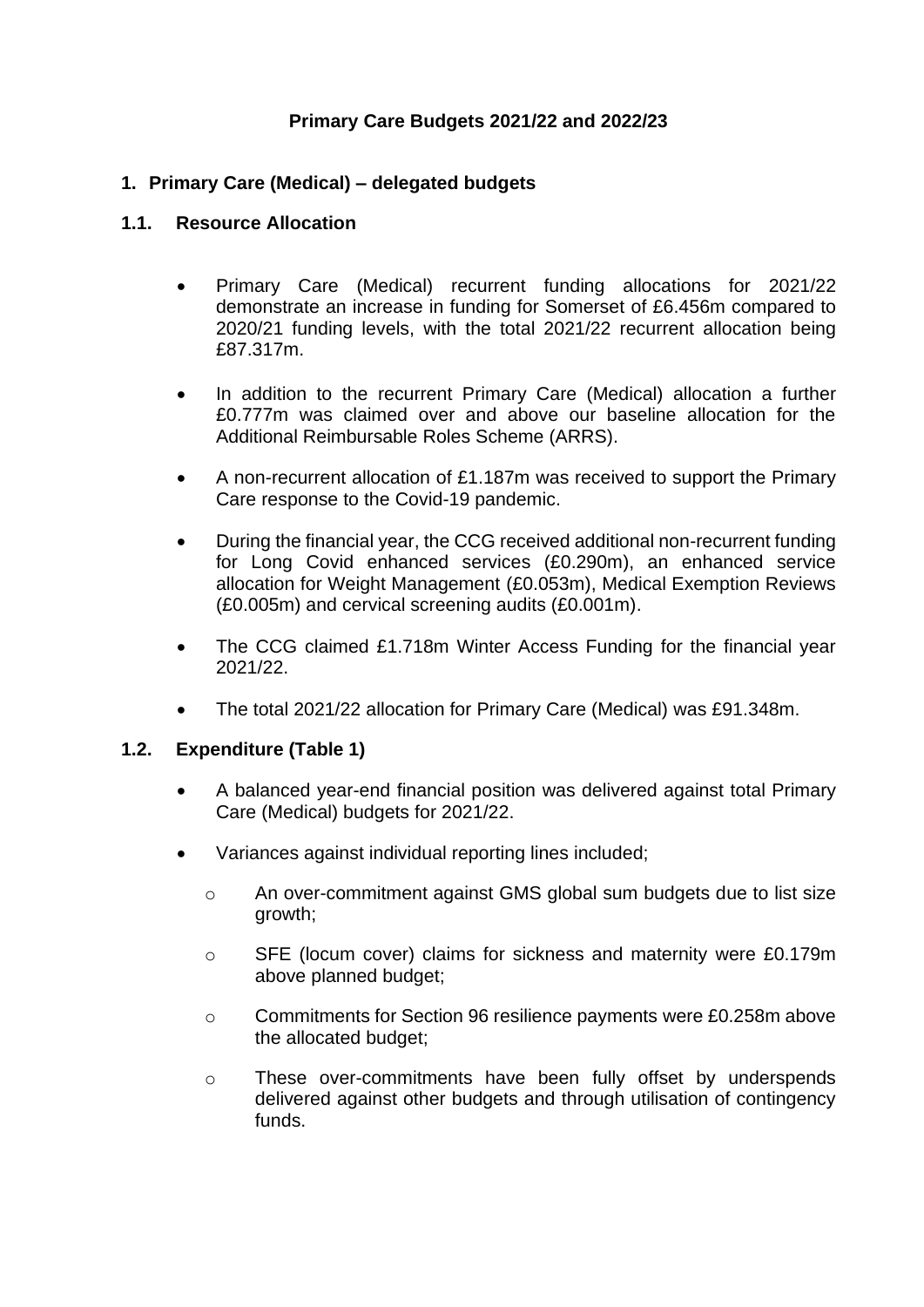# **1.3. Resource Allocation 2022/23 (Table 2)**

- The announced recurrent Primary Care (Medical) budget for Somerset is £93.391m for the financial year 2022/23.
- This allocation is based on the long-term plan allocations announced in 2019, which were £0.455m below the revised agreed recurrent allocation, noting that these original long term plan allocations included a baseline error. This allocation shortfall has been raised with regional and national NHSE/I finance colleagues for resolution.
- In addition to the recurrent allocation, Primary Care (Medical) will receive £1.071m of system development funds (SDF), relating to Weight Management, Leadership and Management, and the Investment and Impact Fund.

# **2. Other Primary Care Services.**

## **2.1. Allocation**

- Non delegated payments and Local Enhanced Services are funded from within the CCG's main resource allocation and budgets are set as part of the planning process each year.
- Primary Care Transformation is a national initiative for investment in Primary Care, replacing the GP Forward View, and funding allocated for 2021/22 totalled £2.135m.

## **2.2. Expenditure (Table 3)**

- Other Primary Care Services were under-committed against budget for 2021/22 by £0.51m.
- Local Enhanced Services report a total favourable variance against budget of £0.592m for 2021/22 due to activity levels being lower than planned.
- A full year allocation of £0.513m was received in 2021/22 for Minor Improvement Grants and this was fully committed.
- The Prescribing Incentive scheme cost commitment has been accrued according to the proposed 65p per weighted patient and we are waiting for final performance data in order to complete the calculation on a practice level basis.
- The GP Transformation Programme delivered a favourable £0.047m variance against budget for 2021/22, with actual outturn being based on list size calculations. This budget moves into the Delegation budget in 2022/23.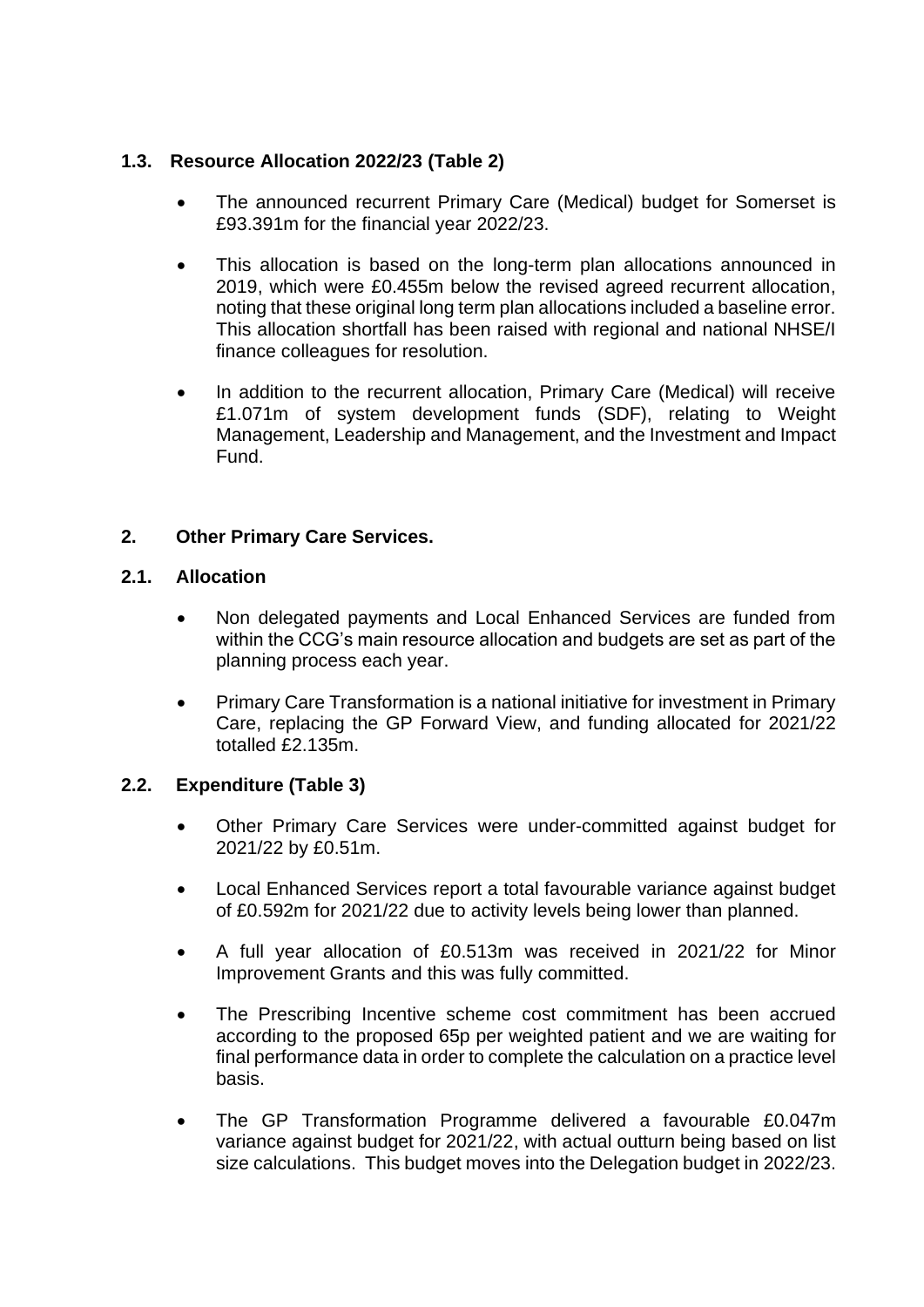## **2.3. Resource Allocation 2022/23 (Table 4)**

- Other Primary Care Services budgets have been uplifted for 2022/23 by the agreed system inflationary rates.
- GP IT budgets do not currently include any additional capital budgets held by NHS England. These will be included once allocated funds have been confirmed.
- Primary Care Improvement Scheme (PCIS) budgets have moved into Local Enhanced Services reporting for 2022/23 and include the Improved Access SDF funding for 2022/23.
- No minor improvement grant allocations have been confirmed for 2022/23 at this time.
- The service level allocation of budgets for Local Enhanced Services has been determined by the Primary Care team and is within the agreed overall envelope. These budgets now include resource for Complex Care services, which has moved under the remit of the Primary Care team for 2022/23.
- A funding allocation of £1.029m is anticipated for Primary Care Transformation, in addition to the funds included in Table 4, but this has yet to be released. These anticipated funds will cover the Q2 to Q4 period of 2022/23 for GP Retention, Fellowship Core Offer, Supporting Mentors and Transformation Support.

## **3. Recommendation**

**3.1.** The Committee is asked to:

Note the Primary Care funding allocations for the period 1<sup>st</sup> April 2021 to 31<sup>st</sup> March 2022 and reported expenditure as at 31<sup>st</sup> March 2022.

Note the Primary Care funding allocations for the period 1<sup>st</sup> April 2022 to 31<sup>st</sup> March 2023.

**Jacqui Damant Associate Director of Finance**

**19 th May 2022**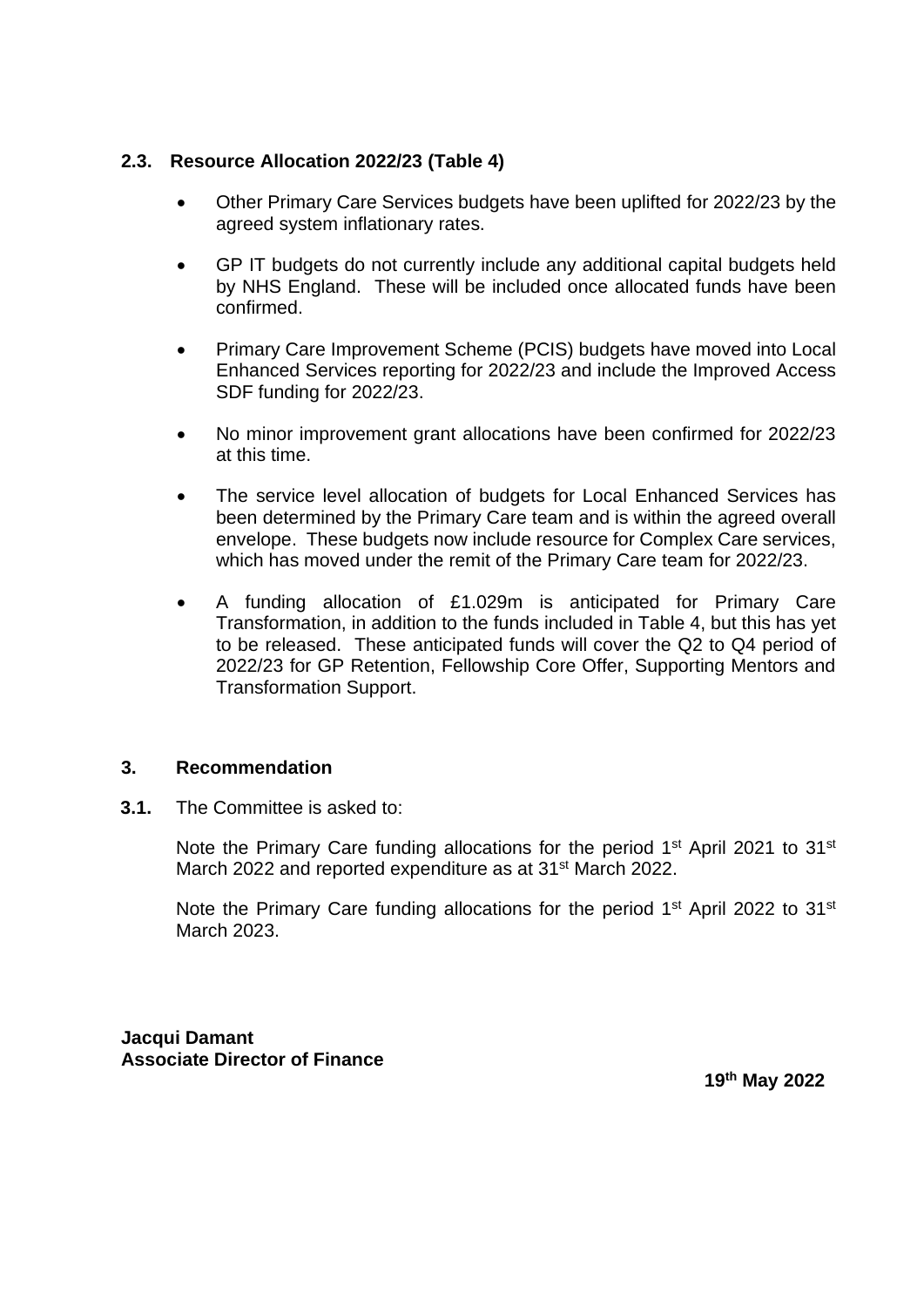## **NHS Somerset CCG**

# **2021/22**

## **Delegation Report Month 12**

|                              | <b>Area of Spend</b>                  | <b>Annual Budget</b> | <b>Outturn Position</b> | Variance           |
|------------------------------|---------------------------------------|----------------------|-------------------------|--------------------|
|                              |                                       | £000s                | £000s                   | £000s              |
| <b>GMS Contract Payments</b> | <b>Global Sum</b>                     | 38,060               | 38,305                  | 245                |
| <b>PMS Contract Payments</b> | <b>PMS Contract Value</b>             | 18,157               | 18,146                  | (11)               |
|                              | Rent                                  | 7,343                | 7,495                   | 152                |
|                              | Rates                                 | 1,420                | 1.351                   | (69)               |
|                              | <b>Water Rates</b>                    | 101                  | 92                      | (8)                |
| <b>Premises Costs</b>        | Clinical Waste                        | 204                  | 220                     | 16                 |
|                              | <b>Other Premises Costs</b>           | 26                   | 22                      | (4)                |
|                              | <b>Subtotal</b>                       | 9,094                | 9,181                   | 87                 |
|                              | Learning Disability Health Check      | 351                  | 325                     | (26)               |
| <b>Directed Enhanced</b>     | Minor Surgery                         | 988                  | 893                     | (95)               |
| <b>Services</b>              | <b>Special Allocation Service</b>     | 60                   | 62                      | $\overline{2}$     |
|                              | <b>Subtotal</b>                       | 1,399                | 1,280                   | (119)              |
|                              | <b>Network Contract Participation</b> | 1,056                | 1,060                   | 4                  |
|                              | <b>Network Clinical Directors</b>     | 429                  | 429                     | 0                  |
|                              | Network Additional Reimbursable Roles | 4,741                | 4,741                   | (0)                |
| <b>Primary Care Networks</b> | <b>Network Extended Hours</b>         | 823                  | 829                     | 6                  |
|                              | Care Home Premium                     | 784                  | 755                     | (29)               |
|                              | <b>IIF Achievement</b>                | 1,433                | 1,433                   | 0                  |
|                              | <b>Subtotal</b>                       | 9,266                | 9,247                   | (18)               |
| QOF                          | <b>QOF Aspiration</b>                 | 6,070                | 6,577                   | 508                |
|                              | QOF Achievement                       | 3,364                | 2,760                   | (604)              |
|                              | <b>Subtotal</b>                       | 9,434                | 9,337                   | (97)               |
| <b>Other Services</b>        | Locum Cover                           | 972                  | 1,151                   | 179                |
|                              | <b>CQC Fee Reimbursement</b>          | 350                  | 356                     | 6                  |
|                              | Seniority                             | $\Omega$             | (3)                     | (3)                |
|                              | <b>GP Retainers</b>                   | 130                  | 123                     | (7)                |
|                              | <b>Translation Fees</b>               | 34                   | 31                      | (3)                |
|                              | <b>Sterile Products</b>               | 26                   | 29                      | 3                  |
|                              | <b>Medical Exemption Assessment</b>   | $\pmb{0}$            | 4                       | 4                  |
|                              | <b>Cervical Screening</b>             | $\Omega$             | $\overline{2}$          | $\overline{2}$     |
|                              | Section 96 Payments                   | 747                  | 1,005                   | 258                |
|                              | Long Covid ES                         | 290                  | 259                     | (31)               |
|                              | Weight Management ES                  | 53                   | 39                      | (14)               |
|                              | Covid Support Fund                    | 1,187                | 1,182                   | (5)                |
|                              | Winter Access Funding                 | 1,718                | 1,675                   | (43)               |
|                              | <b>Subtotal</b>                       | 5,507                | 5,852                   | 345                |
| Contingency                  | Contingency                           | 432                  | $\mathbf{0}$            | (432)              |
| 2021/22 Total                |                                       | 91,348               | 91,348                  | $\left( 0 \right)$ |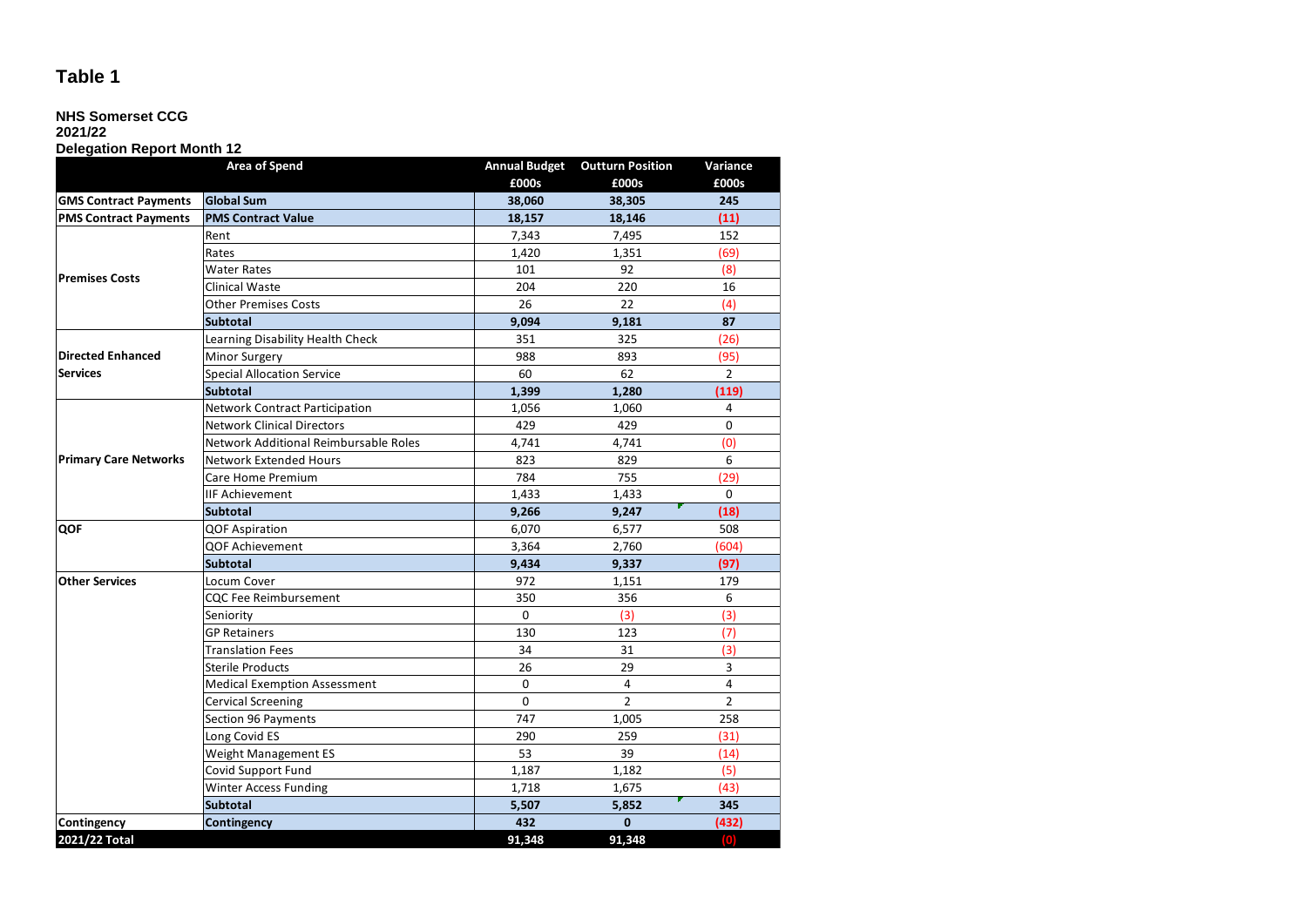### **NHS Somerset CCG**

**2022/23**

#### **Delegated Budget Report**

| <b>Area of Spend</b>              |                                       |               |
|-----------------------------------|---------------------------------------|---------------|
|                                   |                                       | <b>Budget</b> |
| <b>GMS Contract Payments</b>      | <b>Global Sum</b>                     | 39,849        |
| <b>PMS Contract Payments</b>      | <b>PMS Contract Value</b>             | 18,946        |
|                                   | Rent                                  | 7,256         |
|                                   | Rates                                 | 1.426         |
|                                   | <b>Water Rates</b>                    | 104           |
| <b>Premises Costs</b>             | Clinical Waste                        | 212           |
|                                   | <b>Other Premises Costs</b>           | 14            |
|                                   | <b>Subtotal</b>                       | 9,012         |
|                                   | Learning Disability Health Check      | 361           |
|                                   | <b>Minor Surgery</b>                  | 1,018         |
| <b>Directed Enhanced Services</b> | <b>Special Allocation Service</b>     | 62            |
|                                   | <b>Subtotal</b>                       | 1,441         |
|                                   | <b>Network Contract Participation</b> | 1,080         |
|                                   | <b>Network Clinical Directors</b>     | 435           |
|                                   | Network Additional Reimbursable Roles | 6,122         |
|                                   | Network Extended Hours                | 855           |
|                                   | Care Home Premium                     | 756           |
| <b>Primary Care Networks</b>      | <b>IIF Achievement</b>                | 2,484         |
|                                   | PCN Core £1.50 pp                     | 891           |
|                                   | Leadership & Management DES           | 413           |
|                                   | <b>Subject Access Requests</b>        | 193           |
|                                   | Weight Management ES                  | 128           |
|                                   | <b>Subtotal</b>                       | 13,356        |
| QOF                               | <b>QOF Aspiration</b>                 | 6,314         |
|                                   | <b>QOF Achievement</b>                | 3,500         |
|                                   | <b>Subtotal</b>                       | 9,814         |
| <b>Other Services</b>             | Locum Cover                           | 1,049         |
|                                   | <b>CQC Fee Reimbursement</b>          | 360           |
|                                   | <b>GP Retainers</b>                   | 108           |
|                                   | <b>Translation Fees</b>               | 34            |
|                                   | <b>Sterile Products</b>               | 26            |
|                                   | Section 96 Payments*                  | 0             |
|                                   | <b>Subtotal</b>                       | 1,577         |
| Contingency                       | Contingency                           | 467           |
| 2022/23 Total                     |                                       | 94,462        |

\* No budget allocated to S.96 payments, payments agreed on an ad hoc basis.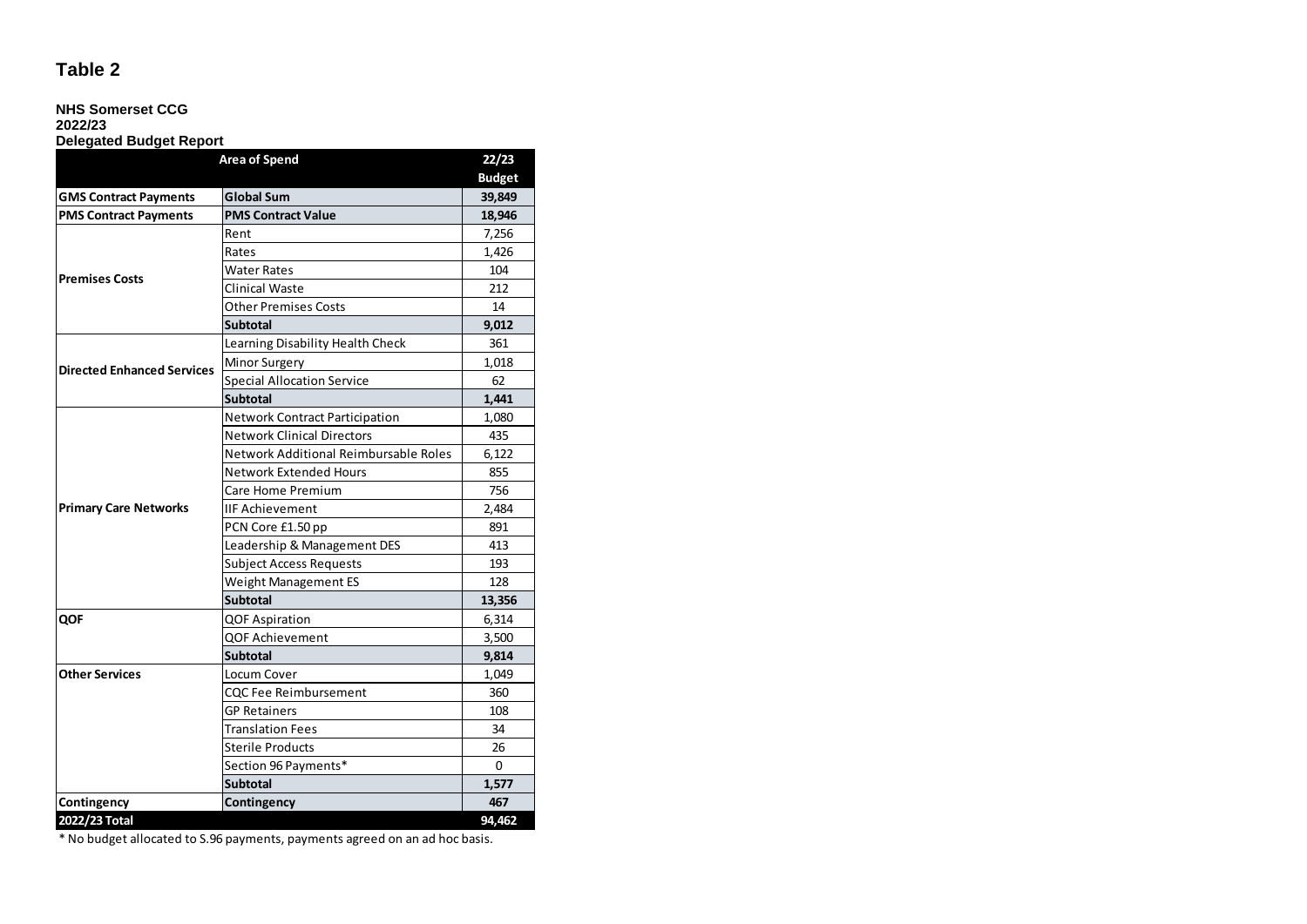#### **NHS Somerset CCG 2021/22 Other Primary Care Report Month 12**

| <b>Area of Spend</b>           |                                             | <b>Annual Budget</b> | Total Spend 21/22 | Variance     |  |
|--------------------------------|---------------------------------------------|----------------------|-------------------|--------------|--|
|                                |                                             | £000s                | £000s             | £000s        |  |
| <b>Non Delegated</b>           | <b>GP IT Costs</b>                          | 4,089                | 4,089             | 0            |  |
|                                | Primary Care Improvement Scheme (PCIS)      | 6,850                | 6,864             | 14           |  |
|                                | <b>GP Practice Transformation Programme</b> | 926                  | 879               | (47)         |  |
|                                | <b>IUCD (LARC) Cost Transfer</b>            | 458                  | 458               | 0            |  |
|                                | <b>Minor Improvement Grants</b>             | 513                  | 513               | 0            |  |
|                                | Cost of Dispensing Fees (incl. DSQS)        | 10,862               | 10,862            | $\Omega$     |  |
|                                | Prescribing Incentive Scheme                | 270                  | 385               | 115          |  |
|                                | <b>Subtotal</b>                             | 23,968               | 24,050            | 82           |  |
|                                | Anti-Coagulation                            | 940                  | 768               | (172)        |  |
|                                | Dermatology                                 | 400                  | 291               | (109)        |  |
|                                | <b>Enhanced Drug Monitoring</b>             | 500                  | 449               | (51)         |  |
|                                | Leg Ulcer / Compression Bandaging           | 450                  | 369               | (81)         |  |
| <b>Local Enhanced Services</b> | <b>ACES</b>                                 | 665                  | 476               | (189)        |  |
|                                | Other Optometry                             | 35                   | 20                | (15)         |  |
|                                | Minor Injuries                              | 165                  | 111               | (54)         |  |
|                                | Other                                       | 951                  | 1,030             | 79           |  |
|                                | <b>Subtotal</b>                             | 4,106                | 3,514             | (592)        |  |
|                                | <b>GP Retention</b>                         | 194                  | 194               | 0            |  |
|                                | <b>Practice Nurse Measures</b>              | 20                   | 20                | 0            |  |
|                                | <b>Practice Resilience</b>                  | 84                   | 84                | 0            |  |
|                                | <b>Online Consultations</b>                 | 156                  | 156               | 0            |  |
|                                | <b>Primary Care Networks</b>                | 288                  | 288               | 0            |  |
| <b>Primary Care</b>            | <b>Workforce Training Hubs</b>              | 120                  | 120               | 0            |  |
| <b>Transformation</b>          | <b>Infrastructure and Resilience</b>        | 128                  | 128               | $\pmb{0}$    |  |
|                                | Fellowships Core Offer                      | 291                  | 291               | 0            |  |
|                                | <b>Supporting Mentors</b>                   | 134                  | 134               | 0            |  |
|                                | PCN Leadership and Management               | 12                   | 12                | 0            |  |
|                                | <b>Digital First Support</b>                | 588                  | 588               | 0            |  |
|                                | Flexible Pools Scheme                       | 120                  | 120               | $\pmb{0}$    |  |
|                                | <b>Subtotal</b>                             | 2,135                | 2,135             | $\mathbf{0}$ |  |
|                                |                                             | 30,209               | 29,699            | (510)        |  |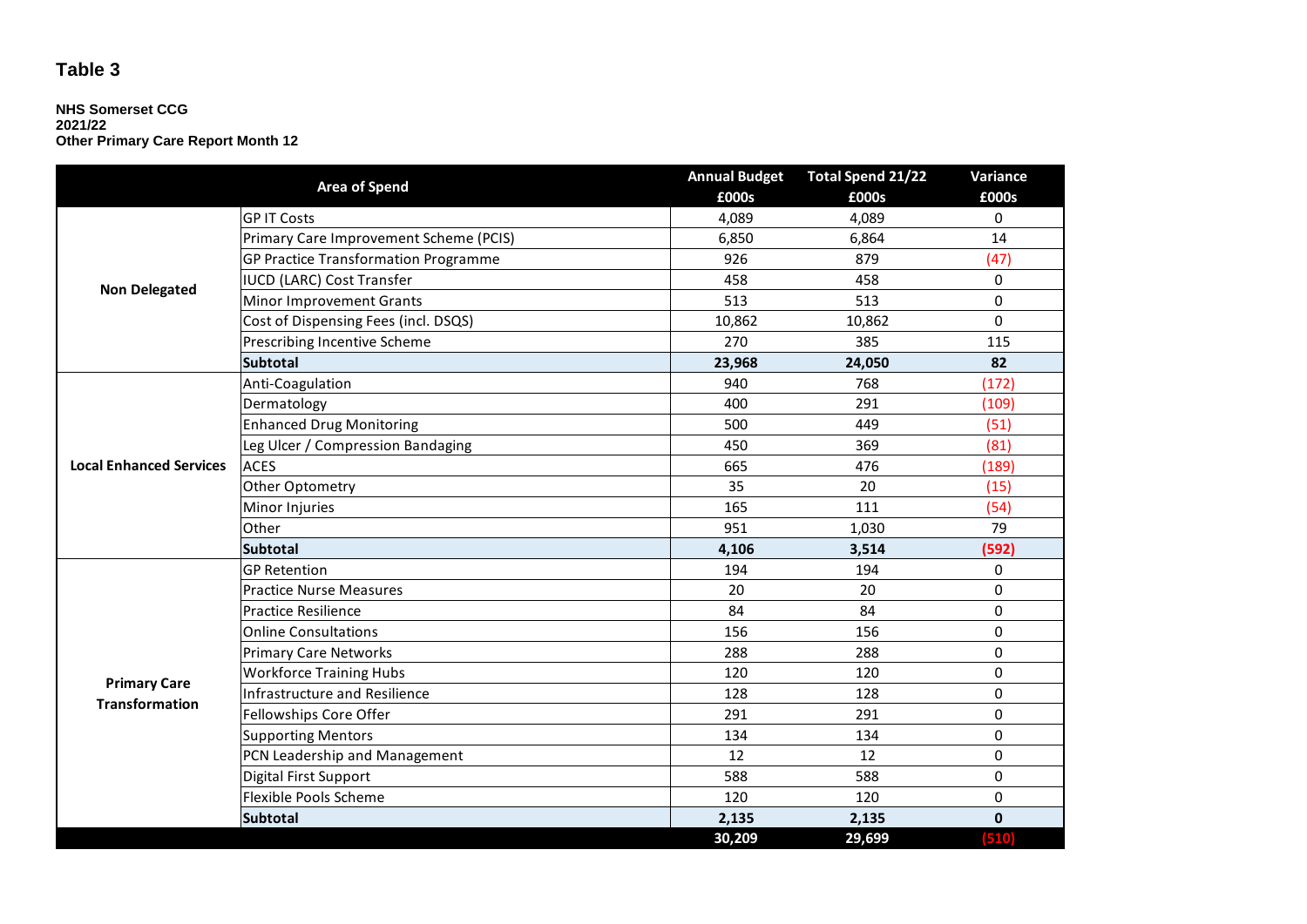#### **NHS Somerset CCG 2022/23 Other Primary Care Budget**

|                                        | Area of Spend                          | <b>Annual Budget</b> |
|----------------------------------------|----------------------------------------|----------------------|
|                                        |                                        | £000s                |
| Non Delegated                          | <b>GPIT Costs</b>                      | 2,146                |
|                                        | IUCD (LARC) Cost Transfer              | 466                  |
|                                        | Minor Improvement Grants               | $\mathbf{0}$         |
|                                        | Cost of Dispensing Fees (incl. DSQS)   | 10,862               |
|                                        | Prescribing Incentive Scheme           | 275                  |
|                                        | <b>Subtotal</b>                        | 13,749               |
|                                        | Anti-Coagulation                       | 850                  |
|                                        | Complex Care                           | 716                  |
|                                        | Dermatology                            | 435                  |
|                                        | <b>Enhanced Drug Monitoring</b>        | 525                  |
|                                        | Leg Ulcer / Compression Bandaging      | 473                  |
| <b>Local Enhanced Services</b>         | <b>ACES</b>                            | 546                  |
|                                        | Other Optometry                        | 37                   |
|                                        | Minor Injuries                         | 168                  |
|                                        | Primary Care Improvement Scheme (PCIS) | 7,006                |
|                                        | Other                                  | 917                  |
|                                        | <b>Subtotal</b>                        | 11,673               |
|                                        | <b>GP</b> Retention                    | 29                   |
|                                        | Practice Nurse Measures                | $\overline{0}$       |
|                                        | Practice Resilience                    | 77                   |
|                                        | <b>Online Consultations</b>            | 144                  |
|                                        | Primary Care Networks                  | 33                   |
|                                        | <b>Workforce Training Hubs</b>         | 115                  |
| <b>Primary Care</b><br>Transformation* | Infrastructure and Resilience          | 125                  |
|                                        | Fellowships Core Offer                 | 94                   |
|                                        | <b>Supporting Mentors</b>              | 20                   |
|                                        | PCN Leadership and Management          | $\Omega$             |
|                                        | Digital First Support                  | 137                  |
|                                        | Flexible Pools Scheme                  | 30                   |
|                                        | <b>Subtotal</b>                        | 804                  |
|                                        |                                        | 26,226               |

\* A further indicative budget of £1,029k for Primary Care Transformation is expected for 2022/23 not included above